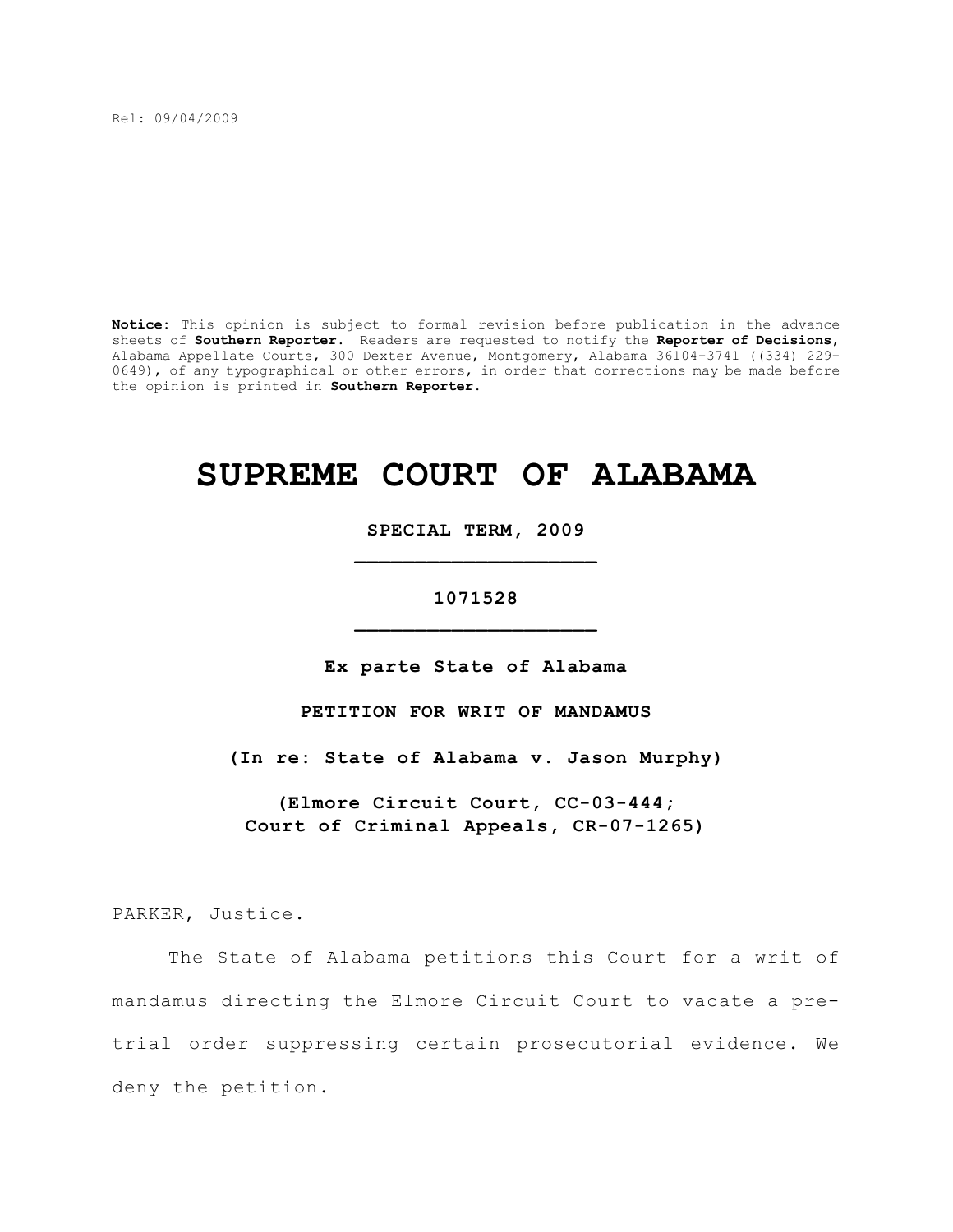On July 29, 2003, Ronnie Holman was shot and killed outside his house in Titus, allegedly during a robbery. He was lured outside the house and then shot. The next day, Jason Murphy was arrested for snatching purses, and on August 11, 2003, Murphy and his brother were arrested for Holman's murder. Murphy was tried twice, and each trial ended in a mistrial.<sup>1</sup> This pretrial appeal by the State concerns an evidentiary issue in Murphy's third trial.

In the two earlier trials, the State was permitted to introduce evidence of Murphy's conviction for assault that stemmed from Murphy's shooting of Carlos King. In that incident, Murphy and some friends threw rocks and debris at King's home, breaking a window, to encourage King to come outside. King emerged from the house with a firearm, which he allegedly fired, and he was shot by Murphy, who used a .22 caliber revolver. King survived the gunshot wound. Murphy entered a plea of guilty to an assault charge and was convicted. In the current proceedings leading up to the third trial, the defense, as it had in the earlier murder trials,

The first trial ended in a mistrial on September 15, 2006; the second trial ended in a mistrial on September 28, 2007. Petition, at 6.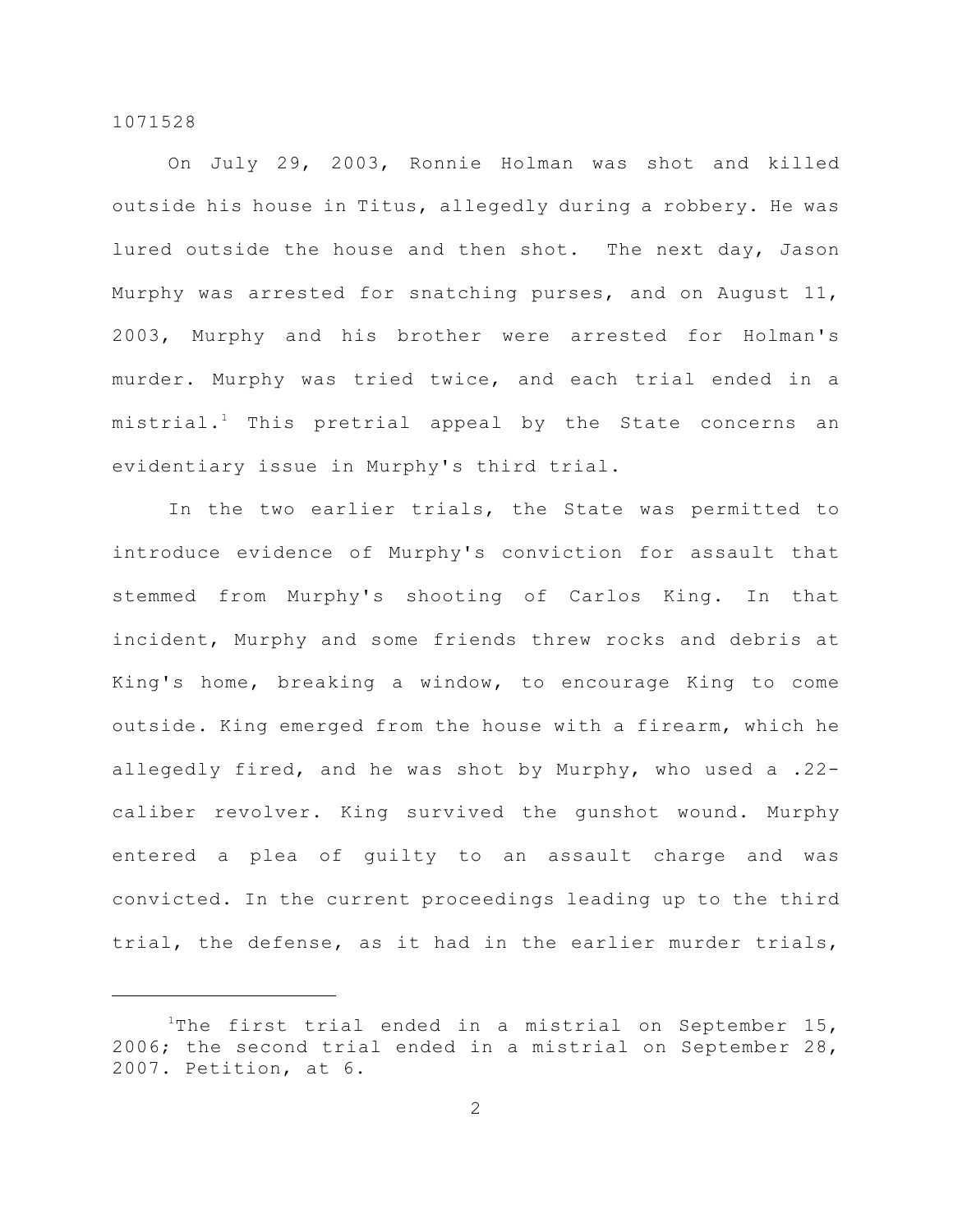filed a motion in limine seeking to have the evidence of the assault conviction ruled inadmissible as evidence of a prior bad act. At a hearing on Murphy's motion in limine and all other pretrial motions on April 9, 2008, the State presented testimony from an inmate alleging that Murphy had told him that Murphy and others had thrown rocks and debris at Holman's house to lure him outside, just as they had done in the earlier incident when Murphy shot King, and argued that testimony concerning that earlier incident is admissible under an exception in Rule 404(b), Ala. R. Evid., to the general rule that evidence of other crimes is not admissible, i.e., evidence of other crimes is admissible as proof of, among other things, preparation, plan, and identity. Murphy challenges the veracity and bias of the inmate's testimony. Murphy's brief, at 1-2. Moreover, Murphy argues that there is no evidence indicating that any rocks were thrown at Holman's house. Kathy Holman, the victim's spouse, testified that she and Holman were watching television when they heard their dogs barking. She said that she and Holman went outside to see what the dogs were barking at. She testified that that is when Holman was shot.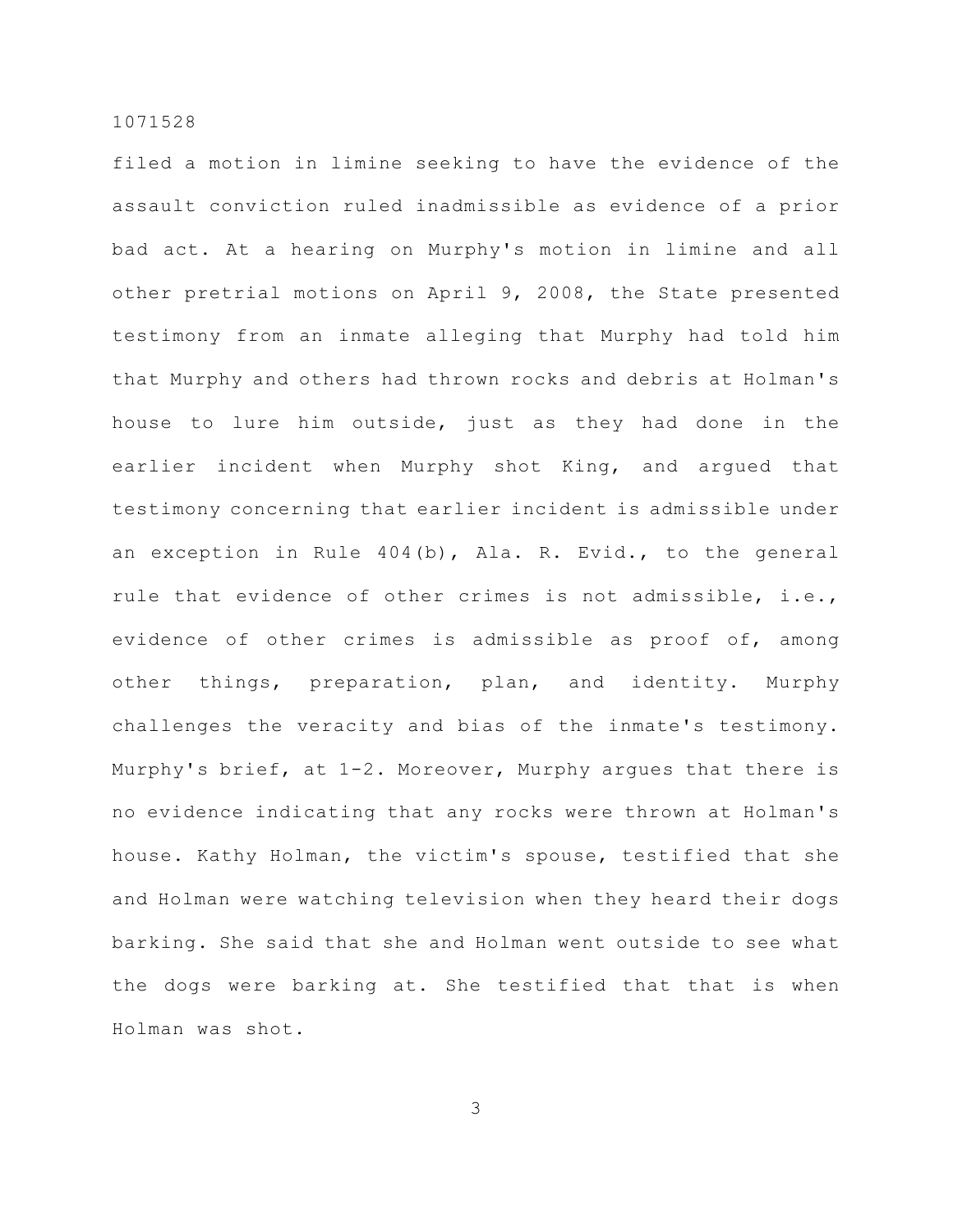On April 10, 2008, the trial court issued its order; that order states, in part:

"Upon argument being received, this Court modifies the previously made ruling concerning the reference to the Carlos King incident as referenced in the Motion [in limine]. This Court hereby rules that the reference to [Murphy's] previous incident wherein Carlos King was summon[ed] out of his residence and thereafter shot is not substantially similar so as to allow testimony of that incident in the prosecution in this Capital Murder case. This Court finds that the only similar facts are the dog barking and someone being shot outside their residence."

On April 23, 2008, the State filed a petition for a writ of mandamus with the Court of Criminal Appeals, which denied the petition on July 24, 2008, without an opinion. State v. Murphy (No. CR-07-1265, July 24, 2008), \_\_\_ So. 3d \_\_\_ (Ala. Crim. App. 2008). This petition followed.

After the State filed its petition, this Court issued its decision in Ex parte King, [Ms. 1071540, January 9, 2009] So. 3d (Ala. 2009). In supplemental briefs, both parties addressed the applicability of Ex parte King, a case that presents issues similar to those presented in this case. The procedural history of Ex parte King is as follows: The Court of Criminal Appeals had issued a writ of mandamus ordering the trial court to vacate its order denying the State's motion in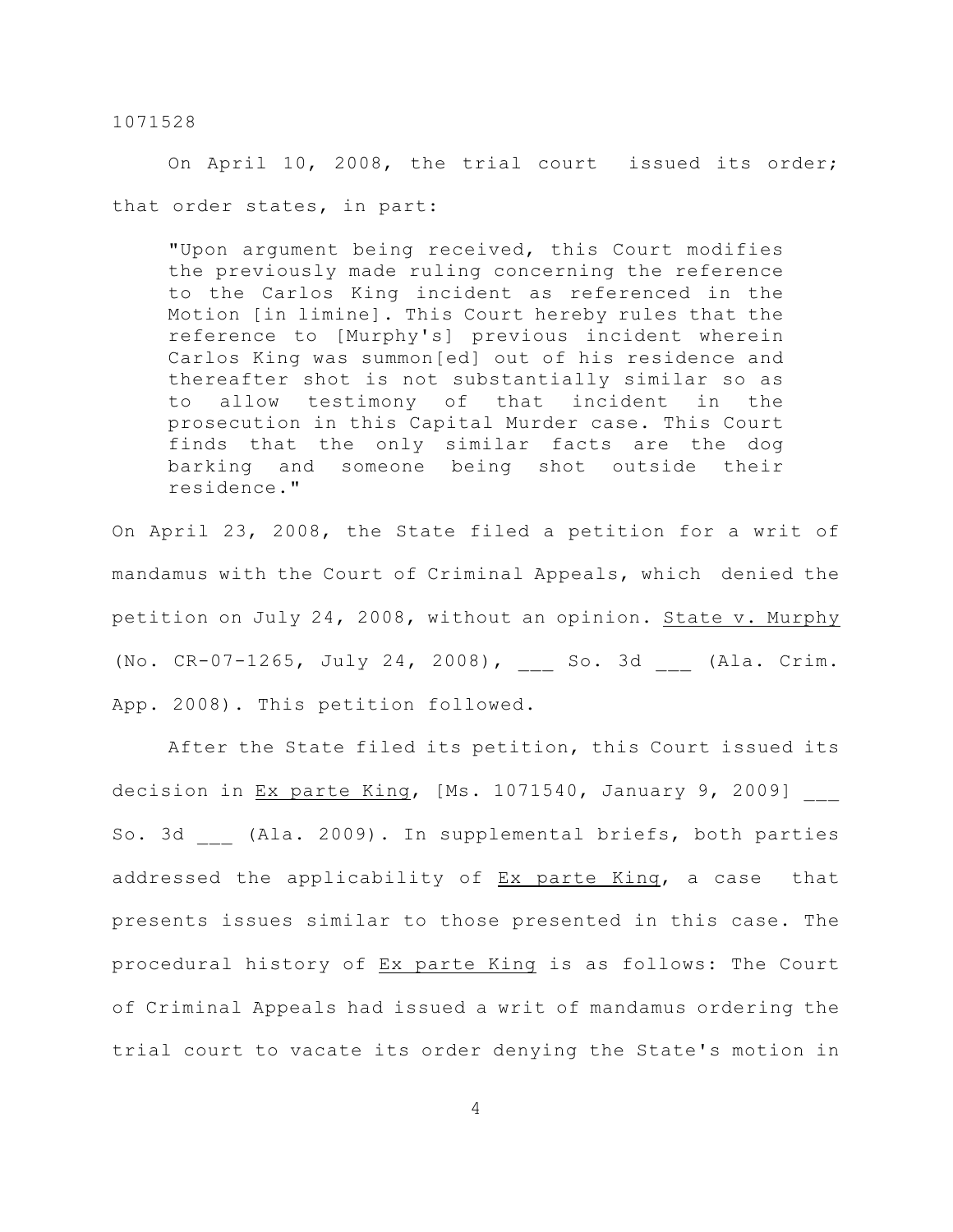limine seeking to suppress certain evidence. State v. King, [Ms. CR-07-0693, July 25, 2008] So. 3d (Ala. Crim. App. 2008). King then petitioned this Court for a writ of mandamus seeking to have the order of the Court of Criminal Appeals vacated. She argued that by issuing the writ, the Court of Criminal Appeals had enabled the State to file an interlocutory appeal under the guise of mandamus relief. The State argued that the Court of Criminal Appeals had exercised its supervisory authority to avoid a "gross disruption in the administration of the criminal justice system," which, it argues, would result if its motion in limine was denied. Relying on  $Ex$  parte Nice, 407 So. 2d 874 (Ala. 1981),<sup>2</sup> this

 $2$   $"$  "The Court of Criminal Appeals has authority to issue such remedial and original writs as are necessary to give it a general superintendence and control of the circuit courts in criminal matters, over which it has exclusive appellate jurisdiction.' Ex parte Nice, 407 So. 2d 874, 876 (Ala. 1981). However, '[m]andamus cannot be used as a substitute for appeal, when no appeal is authorized by law or court rule ....' Nice, 407 So. 2d at 879 (emphasis omitted). Instead, mandamus 'is appropriate in exceptional circumstances which amount to judicial usurpation of power.' Nice, 407 So. 2d at 878 (emphasis omitted). Moreover, 'mandamus can be used to prevent a gross disruption in the administration of criminal justice.' Nice, 407 So. 2d at 879 (emphasis omitted). Thus, when the trial court has acted without lawful authority, the State has been afforded mandamus relief. See, e.g., State v. Blane,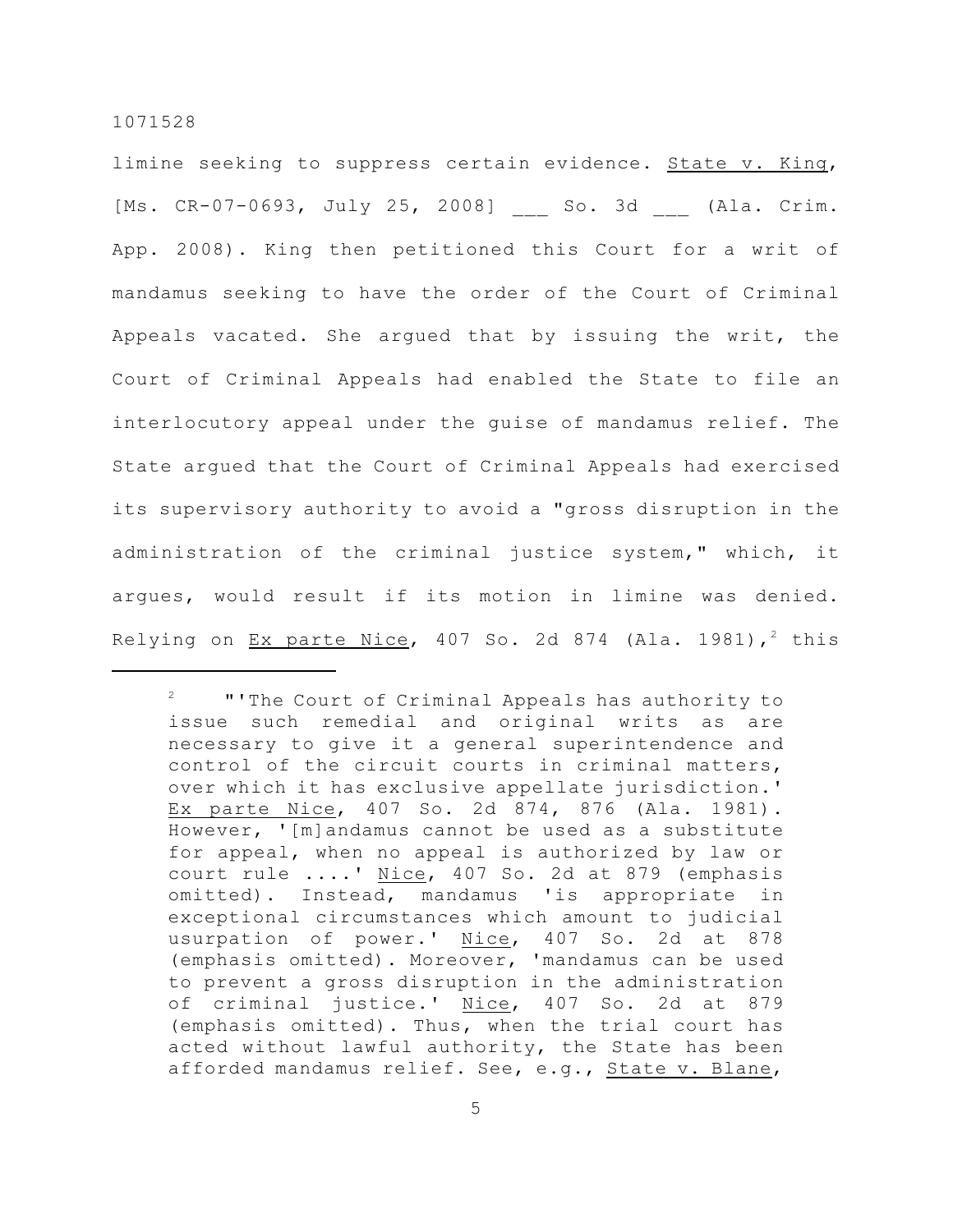Court agreed with King and issued the writ directing the Court of Criminal Appeals to vacate its order issuing the writ to the trial court. In regard to the allegation of an impending "gross disruption in the administration of the criminal justice system," we stated:

"If the trial court allows the jury to consider the evidence the State seeks to keep out, it will be acting within its lawful authority, and the State will have no right of appellate review. Such an outcome would reflect the ordinary and proper administration of criminal justice, not a disruption thereof."

Ex parte King, So. 3d at .

Because "'[m]andamus cannot be used as a substitute for appeal when no appeal is authorized by law or court rule ...,'" Ex parte King, So. 3d at (quoting Nice, 407 So. 2d at 879), the Court of Criminal Appeals correctly denied the State's petition for a writ of mandamus seeking to vacate the

Ex parte King, So. 3d at .

<sup>985</sup> So. 2d 384 (Ala. 2007) (directing circuit court to vacate order expunging criminal record); D.B.Y. v. State, 910 So. 2d 820 (Ala. Crim. App. 2005) (directing trial court to reinstate juvenile's probation and direct that juvenile undergo sexual-offender risk assessment before being released from probation)."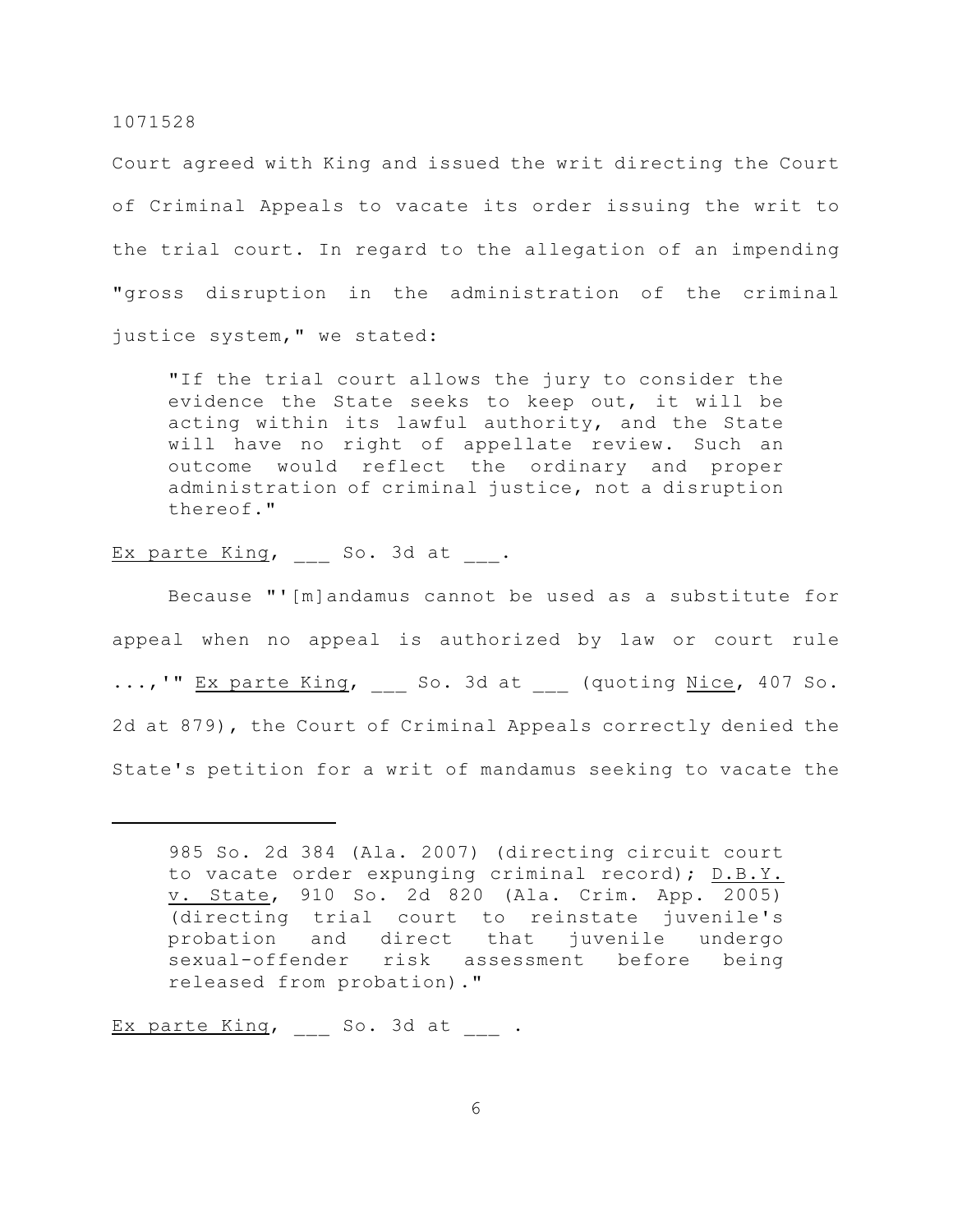decision of the trial court granting Murphy's motion in limine and suppressing evidence of Murphy's assault conviction.

Moreover, the State's petition in the Court of Criminal Appeals was untimely. Rule 15.7(b), Ala. R. Crim. P., provides that the notice of appeal in such a case should be filed within seven days after the entry of the order being challenged. The State filed its petition in the Court of Criminal Appeals 13 days after the trial court signed the order as to which the State sought a writ of mandamus.<sup>3</sup> See Rule 21(a), Ala. R. Civ. P. The State's filing was six days late.

"In Alabama, the State has a limited right to appeal in a criminal case. See §§ 12-12-70, 12-22-90, and 12-22-91, and Rule 15.7, Ala. R. Crim. P. The State can appeal a pretrial ruling holding a statute unconstitutional, suppressing evidence, dismissing the charges, quashing an arrest or search warrant, or granting a habeas corpus petition and ordering an individual released from custody. Rule 15.7 governs pretrial appeals by the State, and it provides for an appeal to the Court of Criminal Appeals from a pretrial order of the circuit court ['suppressing a confession or admission or other evidence ....']."

 $3$ The State does not present to this Court the date the order was entered into the State Judicial Information System or argue that the filing of its petition for a writ of mandamus was timely on that basis. See Rule 58(c), Ala. R. Civ. P.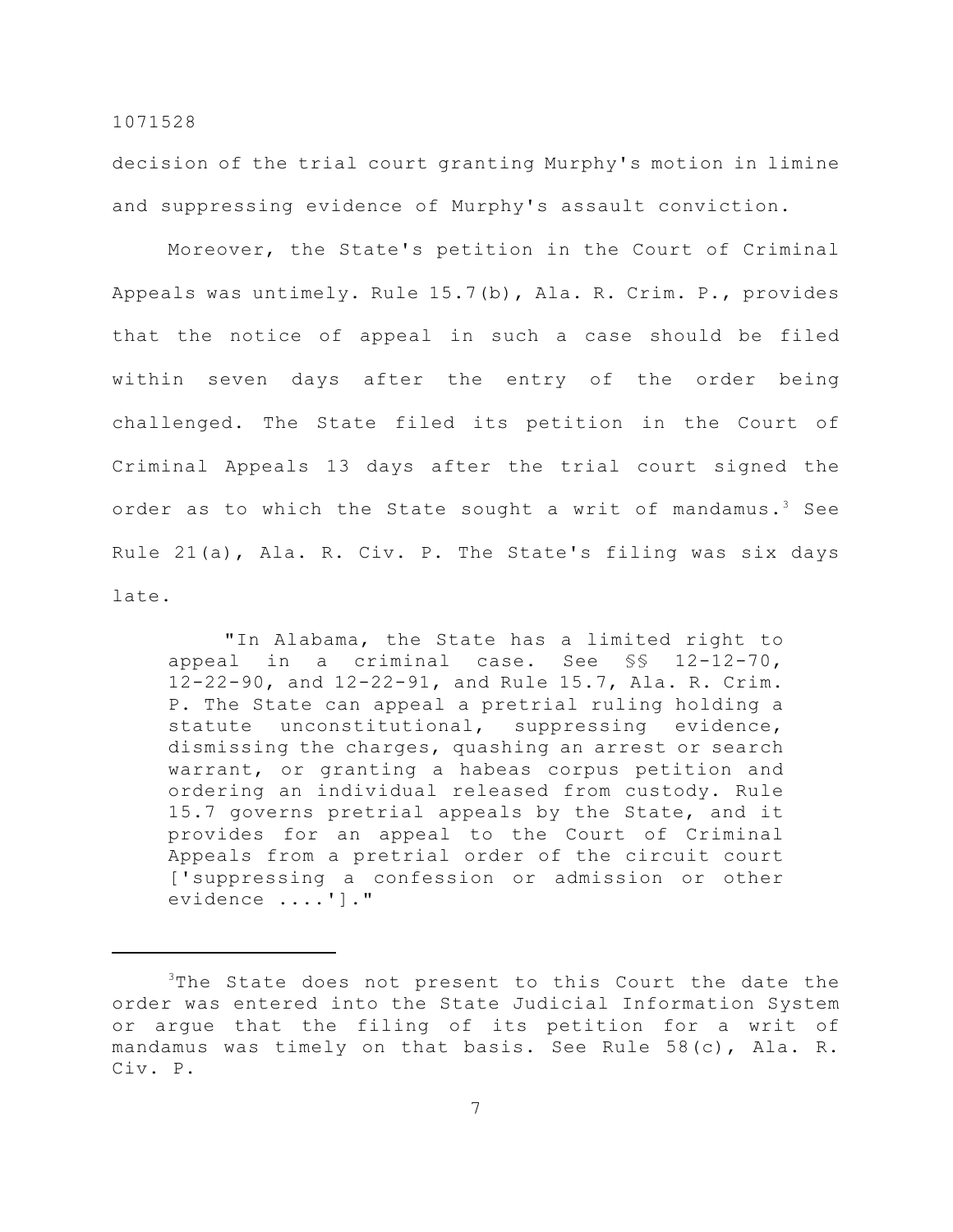State v. Adams, [Ms. 1070920, March 6, 2009] So. 3d , (Ala. 2009). Rule 15.7(a), Ala. R. Crim. P., specifically governs appeals by the State of pretrial orders suppressing evidence. Rule 21, Ala. R. App. P., governs petitions for a writ of mandamus.

"Rule 21(a), Ala. R. App. P., provides that '[t]he presumptively reasonable time for filing a petition [for a writ of mandamus] seeking review of an order of a trial court shall be the same as the time for taking an appeal.' Rule 15.7, Ala. R. Crim. P., allows only seven days for the only appeal the State can take from an order granting a motion [in limine]."

Ex parte Thomas, 828 So. 2d 952, 954 (Ala. 2001). Thus, the petition to the Court of Criminal Appeals was not filed within the presumptively reasonable time.

The State requests that this Court consider the petition to the Court of Criminal Appeals as timely filed under Rule 21, Ala R. App. P., which provides that a petition may be filed outside the presumptively reasonable time for "good cause" shown. The State argues that it had good cause for its late filing in the Court of Criminal Appeals because, it says, it was unaware until April 16, 2008, that the trial court had signed the order granting Murphy's motion in limine on April 10, 2008. Petition, at 8 n.3. "'[I]t is generally held in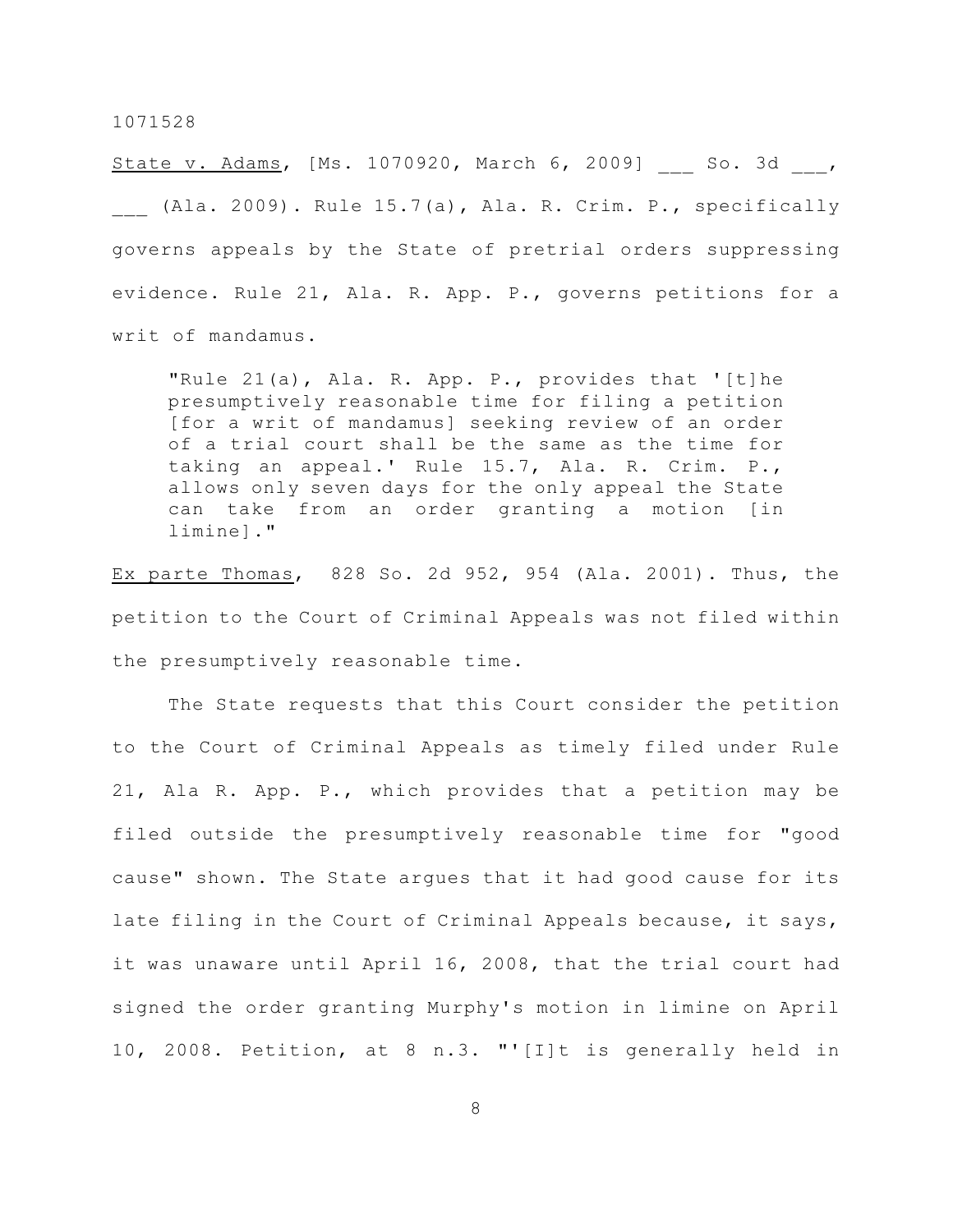Alabama that a party is under a duty to follow the status of his case ... and that, as a general rule, no duty rests upon either the court or the opposing party to advise that party [of that status].'" Hart v. City of Priceville, 631 So. 2d 301, 302 (Ala. Crim. App. 1993)(quoting Ex parte Weeks, 611 So. 2d 259, 262 (Ala. 1992)). We note that, on April 16, 2008, when the State says it became aware of the trial court's April 10 order, there was still one day remaining for the State to file a timely petition for a writ of mandamus in the Court of Criminal Appeals.

The Alabama Rules of Appellate Procedure provide for the possibility that there may be extraordinary circumstances for an untimely mandamus petition: "If a petition is filed outside [the] presumptively reasonable time, it shall include a statement of circumstances constituting good cause for the appellate court to consider the petition notwithstanding that it was filed beyond the presumptively reasonable time." Rule 21(a)(3), Ala. R. App. P.

"The 'Committee Comments to Amendments to Rule 21(a) and 21(e)(4) Effective September 1, 2000,' set forth the following factors for an appellate court to consider in determining whether good cause exists for the court to consider an untimely petition for a writ of mandamus: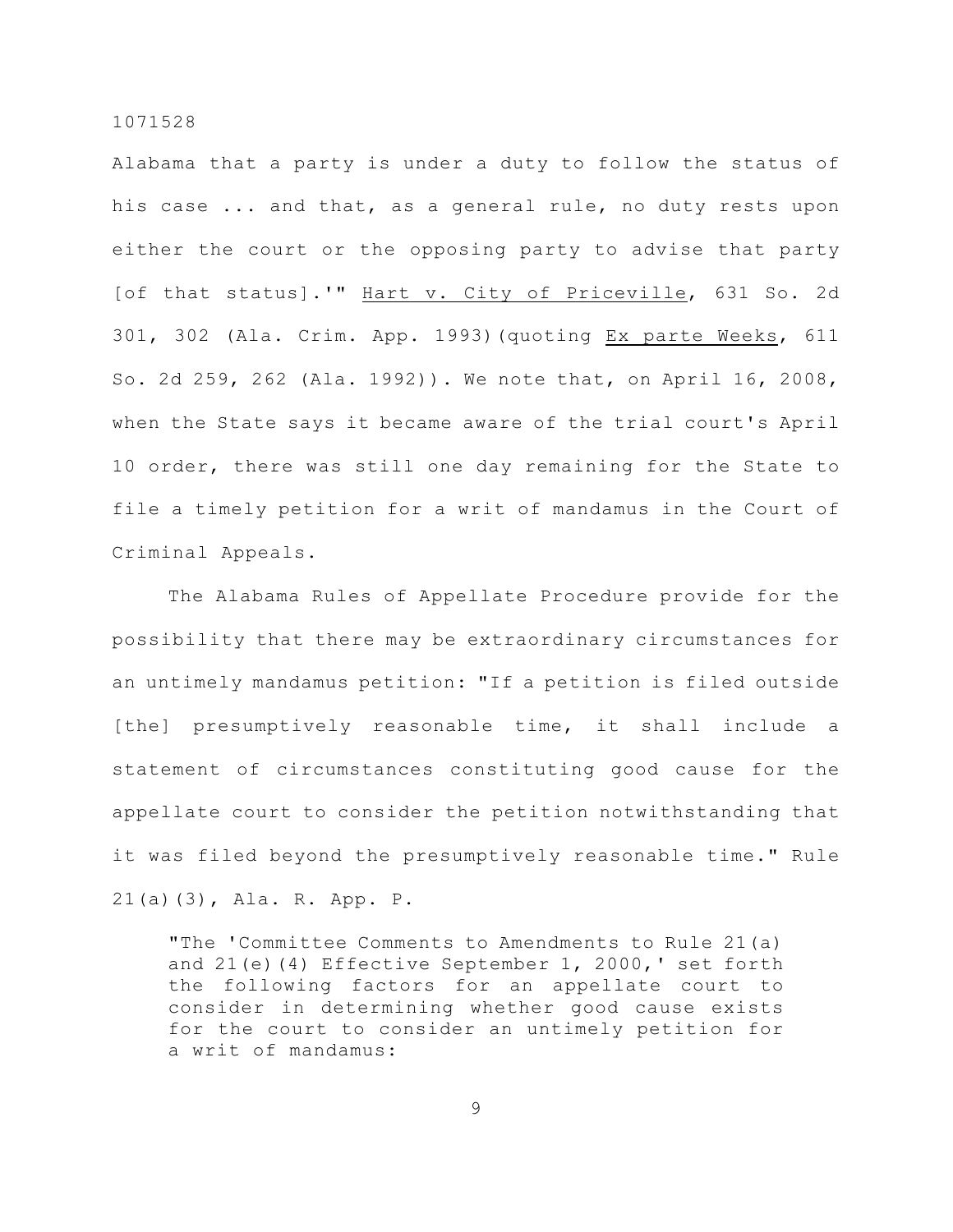"'[T]he prejudice to the petitioner of the court's not accepting the petition and the prejudice to the opposing party of the court's accepting it; the impact on the timely administration of justice in the trial court; and whether the appellate court has pending before it other proceedings relating to the same action, and as to which the jurisdiction of the appellate court is unchallenged.'"

Ex parte Fiber Transp., L.L.C., 902 So. 2d 98, 101 (Ala. Civ. App. 2004). The State has provided this Court neither a discussion of the factors that are to be considered nor any legal arguments for considering the State's petition. Inasmuch as the State has provided no legal argument or justification for its untimely filing, we have no basis upon which we may determine whether there was good cause for the untimeliness.

Because "'[m]andamus cannot be used as a substitute for appeal, when no appeal is authorized by law or court rule ...,'" Ex parte King, so. 3d at , and because the filing of the State's petition in the Court of Criminal Appeals was untimely and the State has not provided an acceptable statement of circumstances constituting good cause for this Court to consider that petition as timely filed, notwithstanding that it was filed beyond the presumptively